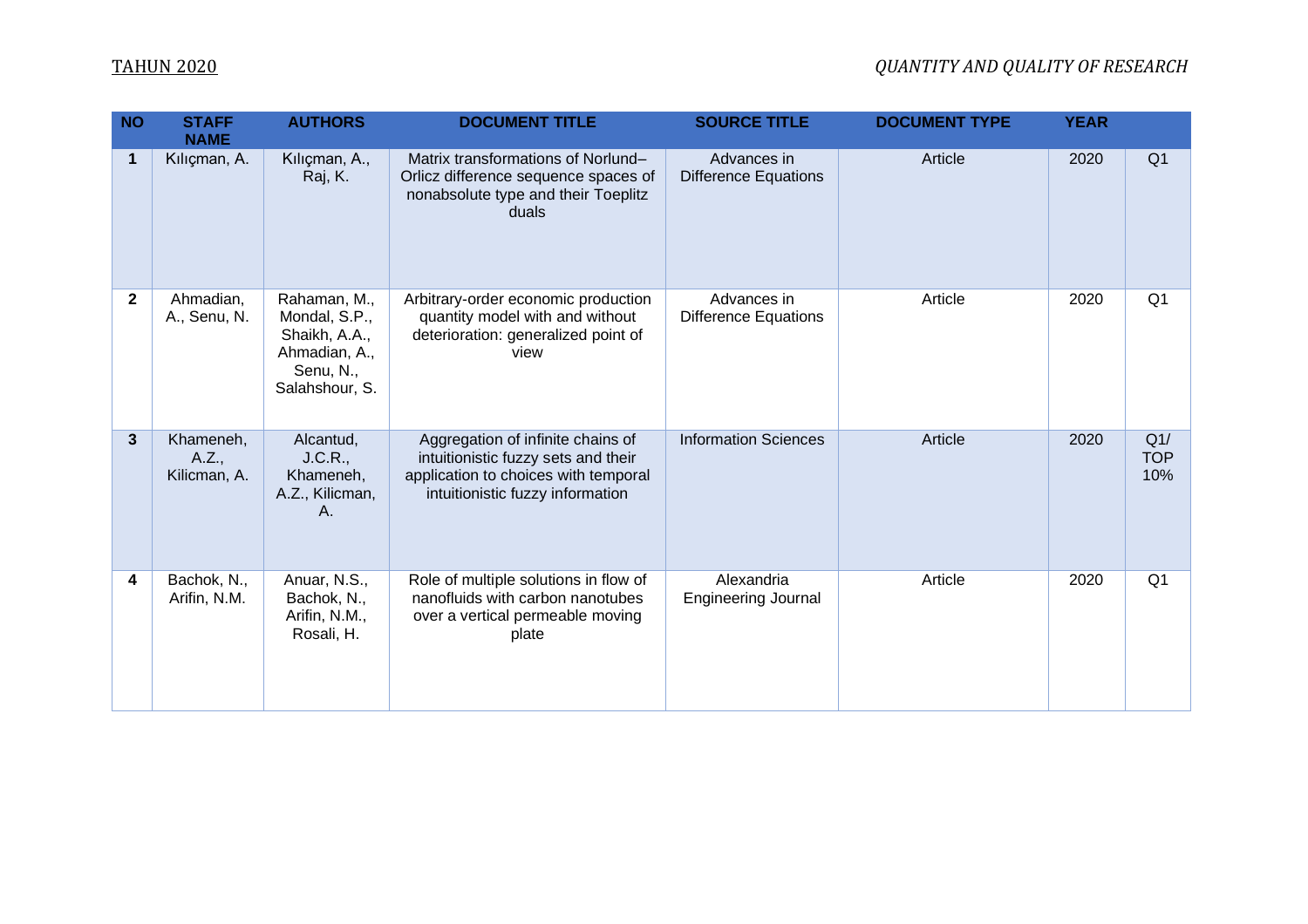## TAHUN 2020 *QUANTITY AND QUALITY OF RESEARCH*

| 5              | Bachok, N.                         | Aladdin, N.A.L.,<br>Bachok, N.,<br>Pop, I.                                        | Cu-Al <inf>2</inf> O <inf>3</inf> /water<br>hybrid nanofluid flow over a<br>permeable moving surface in<br>presence of hydromagnetic and<br>suction effects | Alexandria<br><b>Engineering Journal</b> | Article | 2020 | Q <sub>1</sub> |
|----------------|------------------------------------|-----------------------------------------------------------------------------------|-------------------------------------------------------------------------------------------------------------------------------------------------------------|------------------------------------------|---------|------|----------------|
| 6              | Bachok, N.,<br>Arifin, N.M.        | Anuar, N.S.,<br>Bachok, N.,<br>Turkyilmazoglu,<br>M., Arifin, N.M.,<br>Rosali, H. | Analytical and stability analysis of<br>MHD flow past a nonlinearly<br>deforming vertical surface in Carbon<br><b>Nanotubes</b>                             | Alexandria<br>Engineering Journal        | Review  | 2020 | Q <sub>1</sub> |
| $\overline{7}$ | Kiliçman, A.,<br>Khameneh,<br>A.Z. | Ali, M.,<br>Kiliçman, A.,<br>Khameneh,<br>A.Z.                                    | Separation axioms of interval-valued<br>fuzzy soft topology via quasi-<br>neighborhood structure                                                            | <b>Mathematics</b>                       | Article | 2020 | Q <sub>1</sub> |
| 8              | Kiliçman, A.                       | Almutairi, O.,<br>Kiliçman, A.                                                    | Integral inequalities for s-convexity<br>via generalized fractional integrals on<br>fractal sets                                                            | Mathematics                              | Article | 2020 | Q <sub>1</sub> |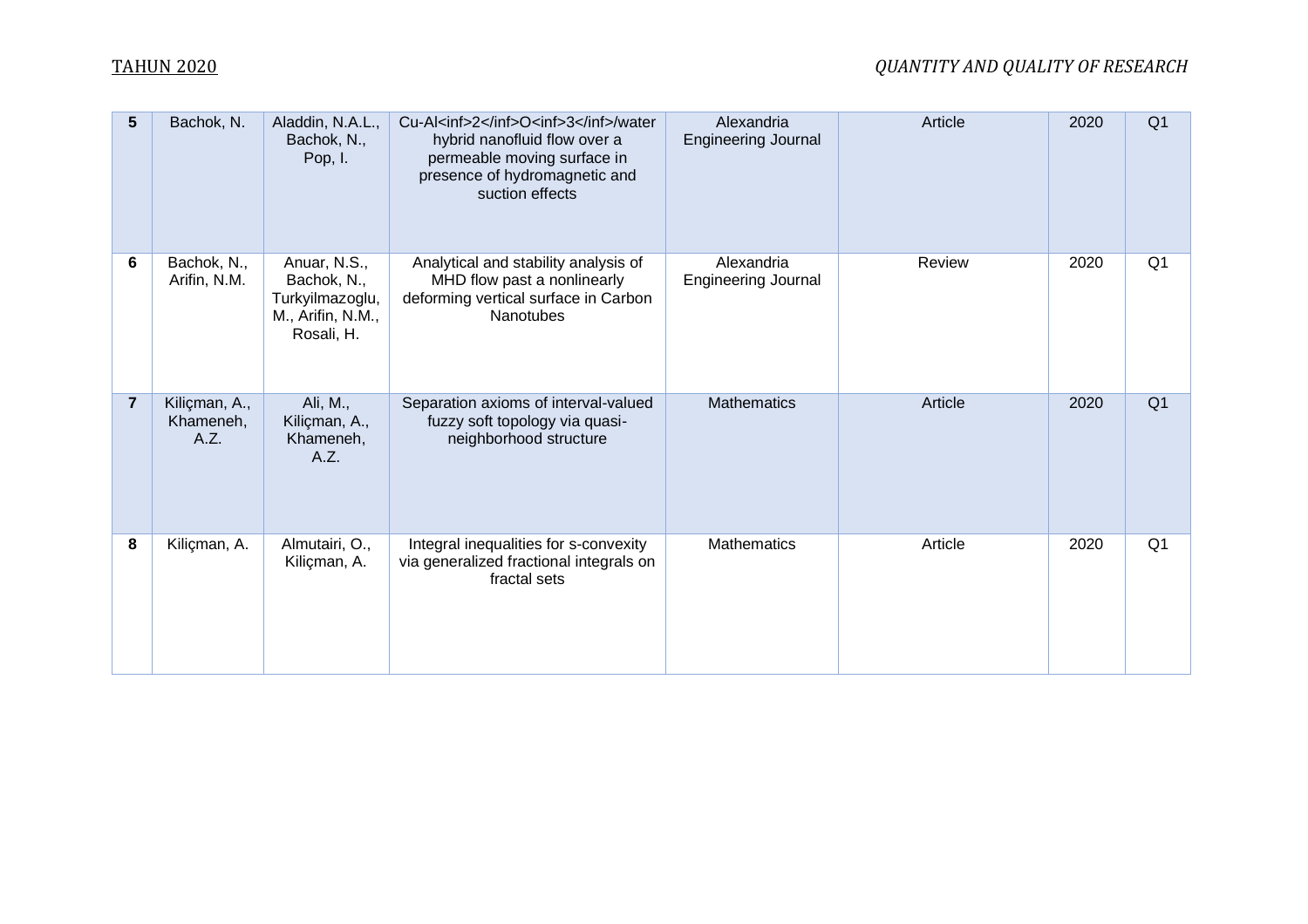| 9  | Abdul Hamid,<br>N.A.W.        | Farid, M., Latip,<br>R., Hussin, M.,<br>Abdul Hamid,<br>N.A.W.                   | Scheduling scientific workflow using<br>multi-objective algorithm with fuzzy<br>resource utilization in multi-cloud<br>environment            | <b>IEEE Access</b>                       | Article | 2020 | Q <sub>1</sub> |
|----|-------------------------------|----------------------------------------------------------------------------------|-----------------------------------------------------------------------------------------------------------------------------------------------|------------------------------------------|---------|------|----------------|
| 10 | Senu, N.                      | Hamzah, K.B.,<br>Nik Long,<br>N.M.A., Senu,<br>N., Eshkuvatov,<br>Z.K.           | Stress intensity factor for bonded<br>dissimilar materials weakened by<br>multiple cracks                                                     | <b>Applied Mathematical</b><br>Modelling | Article | 2020 | Q <sub>1</sub> |
| 11 | Shohaimi, S.,<br>Kilicman, A. | Abdullahi, A.,<br>Shohaimi, S.,<br>Kilicman, A.,<br>Ibrahim, M.H.,<br>Salari, N. | Stochastic SIS modelling: Coinfection<br>of two pathogens in two-host<br>communities                                                          | Entropy                                  | Article | 2020 | Q2             |
| 12 | Adem<br>Kılıçman              | Ohud Almutairi,<br>Adem Kılıçman                                                 | New Generalized Hermite-Hadamard<br>Inequality and Related Integral<br>Inequalities Involving Katugampola<br><b>Type Fractional Integrals</b> | Symmetry                                 | Article | 2020 | Q2             |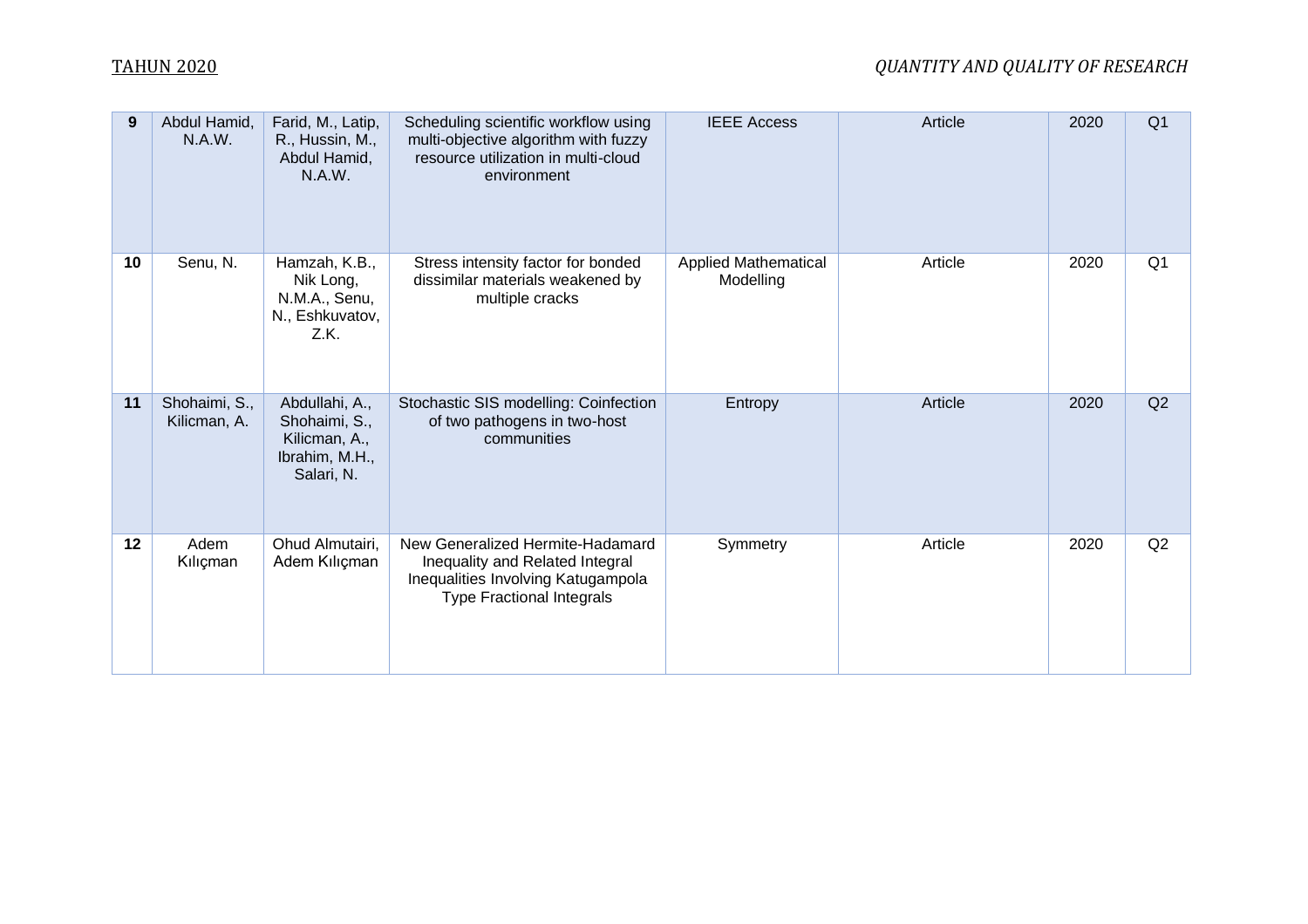| 13 | Adem<br>Kılıçman                                                                | Reem Abdullah<br>Aljedhi, Adem<br>Kılıçman                                                                    | <b>Fractional Partial Differential</b><br>Equations Associated with Lêvy<br><b>Stable Process</b>  | <b>Mathematics</b>                                         | Article | 2020 | Q <sub>1</sub> |
|----|---------------------------------------------------------------------------------|---------------------------------------------------------------------------------------------------------------|----------------------------------------------------------------------------------------------------|------------------------------------------------------------|---------|------|----------------|
| 14 | ZA Majid                                                                        | AN Fairuz, ZA<br>Majid                                                                                        | Rational methods for solving first-<br>order initial value problems                                | International Journal<br>of Computer<br><b>Mathematics</b> | Article | 2020 | Q2             |
| 15 | Norfifah<br>Bachok,<br>Norihan Md<br>Arifin,                                    | Nur Syazana<br>Anuar, Norfifah<br>Bachok,<br>Norihan Md<br>Arifin, Haliza<br>Rosali                           | MHD Flow past a Nonlinear<br>Stretching/Shrinking Sheet in Carbon<br>Nanotubes: Stability Analysis | Chinese Journal of<br><b>Physics</b>                       | Article | 2020 | Q2             |
| 16 | Muhammad<br><b>Rezal Kamel</b><br>Ariffin and<br>Muhammad<br>Asyraf<br>Asbullah | Amir Hamzah<br>Abd Ghafar,<br>Muhammad<br><b>Rezal Kamel</b><br>Ariffin and<br>Muhammad<br>Asyraf<br>Asbullah | A New LSB Attack on Special-<br><b>Structured RSA Primes</b>                                       | Symmetry                                                   | Article | 2020 | Q2             |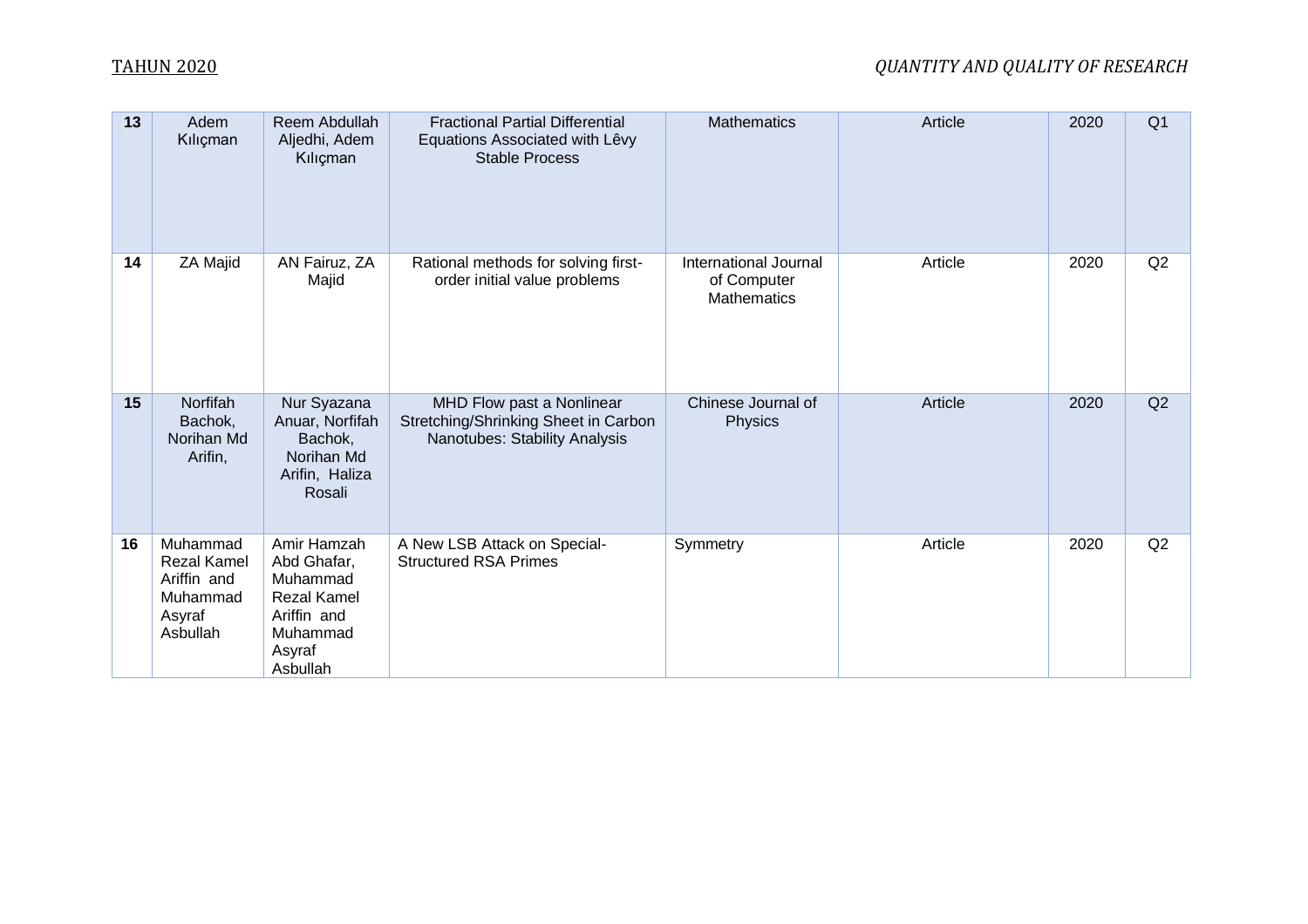| 17 | Santo<br>Banerjee                    | Asit Saha,<br><b>Barsha</b><br>Pradhan and<br>Santo Banerjee                | Multistability and dynamical<br>properties of ion-acoustic wave for<br>the nonlinear Schrödinger equation in<br>an electron-ion quantum plasma | Physica Scripta                          |         | 2020 | Q2             |
|----|--------------------------------------|-----------------------------------------------------------------------------|------------------------------------------------------------------------------------------------------------------------------------------------|------------------------------------------|---------|------|----------------|
| 18 | Norazak<br>Senu                      | Sankar Prasad<br>Mondal, Ali<br>Ahmadian,<br>Norazak Senu,<br>Ferial Ghaemi | DNA Sequences Compression by<br><b>GP2R and Selective</b><br>Encryption using modified RSA<br>Technique                                        | <b>IEEE Access</b>                       | Article | 2020 | Q <sub>1</sub> |
| 19 | N. Senu,<br>S.N.I.<br>Ibrahim        | K.C. Lee, N.<br>Senu, A.<br>Ahmadian and<br>S.N.I. Ibrahim                  | On Two Derivative Runge-Kutta Type<br>Methods for<br>Solving $u000 = f(x, u(x))$ with<br>Application to Thin<br>Film Flow Problem              | Symmetry                                 | Article | 2020 | Q2             |
| 20 | N. Senu,<br><b>S.N.I.</b><br>Ibrahim | K.C. Lee, N.<br>Senu, A.<br>Ahmadian,<br>S.N.I. Ibrahim,<br>D. Baleanu      | Numerical study of third-order<br>ordinary differential<br>equations using a new class of two<br>derivative Runge-Kutta type methods           | Alexandria<br><b>Engineering Journal</b> | Article | 2020 | Q <sub>1</sub> |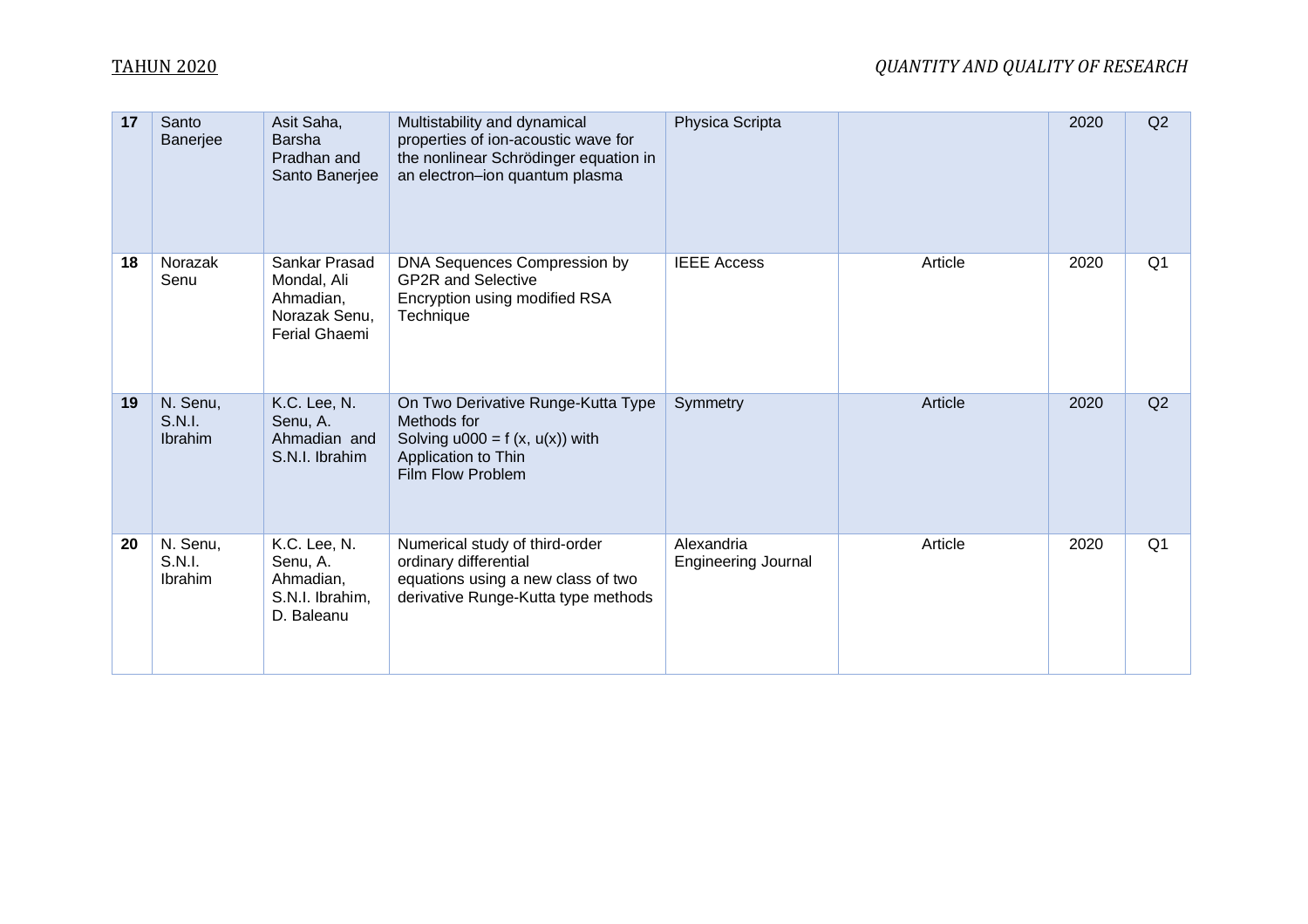# TAHUN 2020 *QUANTITY AND QUALITY OF RESEARCH*

| 21 | Muhammad<br><b>Rezal Kamel</b><br>Ariffin and<br>Muhammad<br>Asyraf<br>Asbullah | W.N.A. RUZAI,<br>M.R.K.<br>ARIFFIN, M.A.<br>ASBULLAH, Z.<br>MAHAD, AND<br>A. NAWAWI                          | On the Improvement Attack Upon<br>Some Variants of RSA Cryptosystem<br>via the<br><b>Continued Fractions Method</b> | <b>IEEE Access</b>                                        | Article | 2020 | Q <sub>1</sub> |
|----|---------------------------------------------------------------------------------|--------------------------------------------------------------------------------------------------------------|---------------------------------------------------------------------------------------------------------------------|-----------------------------------------------------------|---------|------|----------------|
| 22 | Zanariah<br>Abdul Majid<br>and Norfifah<br><b>Bachok</b>                        | Nadirah Mohd<br>Nasira,<br><b>Zanariah Abdul</b><br>Majida,,<br>Fudziah Ismail,<br>Norfifah<br><b>Bachok</b> | Direct integration of the third-order<br>two point and multipoint Robin type<br>boundary value problems             | Mathematics and<br>Computers in<br>Simulation             | Article | 2020 | Q2             |
| 23 | Zanariah<br><b>Abdul Majid</b><br>and Norazak<br>Senu                           | Nur Tasnem<br>Jaaffar,<br><b>Zanariah Abdul</b><br>Majid and<br>Norazak Senu                                 | Numerical Approach for Solving<br>Delay Differential Equations with<br><b>Boundary Conditions</b>                   | Symmetry                                                  | Article | 2020 | Q2             |
| 24 | Kiliçman, A.                                                                    | Saleh, W.,<br>Kiliçman, A.                                                                                   | A note on the characteristic<br>properties of geodesic sub- $(\alpha, b, s)$ -<br>preinvex functions                | <b>Applied Mathematics</b><br>and Information<br>Sciences | Article | 2020 | Q <sub>1</sub> |